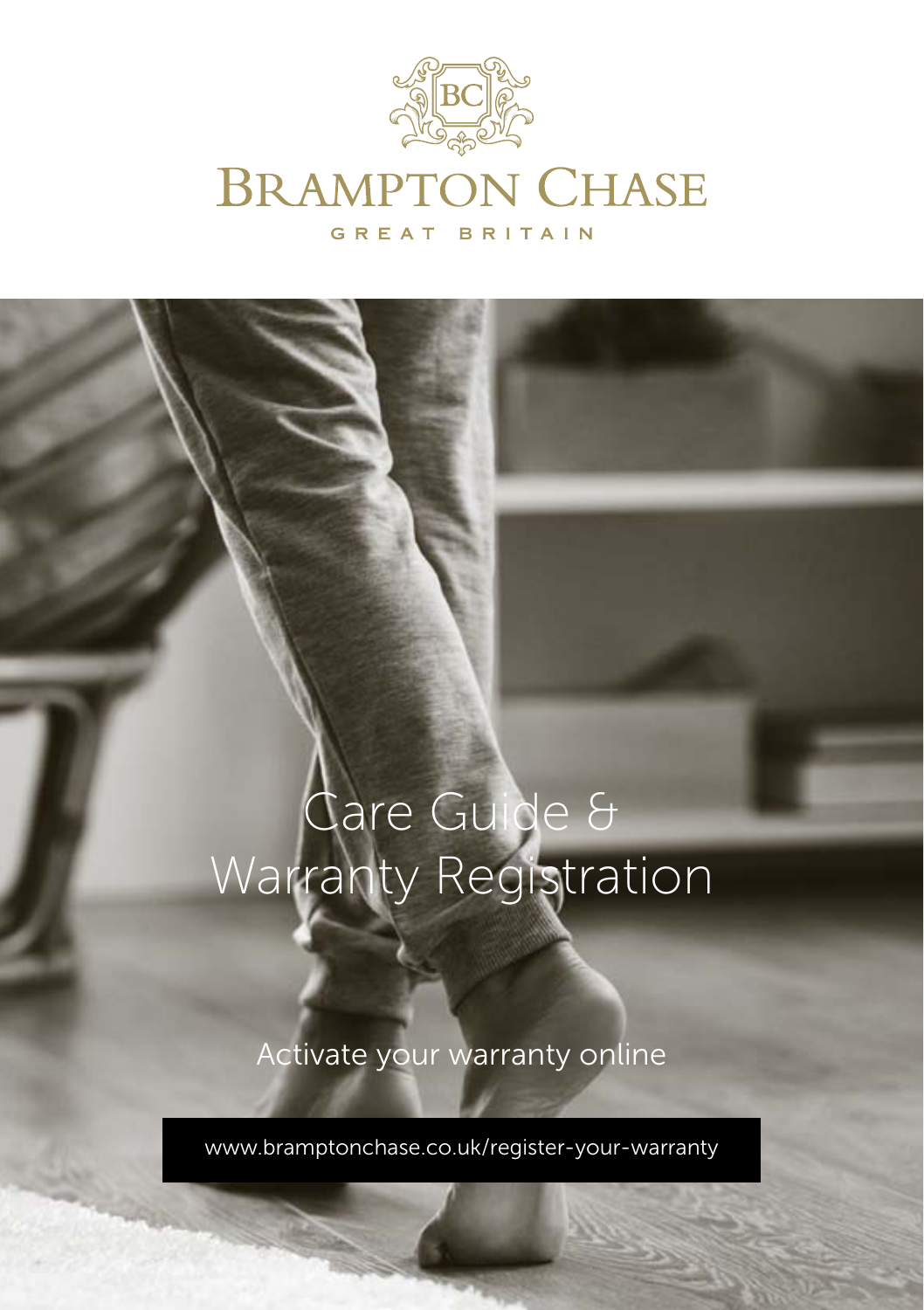# Thank you for buying your new luxury flooring from Brampton Chase. Now it's time to keep your floor looking wonderful and performing superbly.

Brampton Chase Luxury Vinyl Tiles and Planks are amazingly durable, hard wearing and easy to care for. Specialist surface treatments offer extremely strong wear layers which help protect against day to day living, pets, spills and more. Your flooring will look great for years with just a little TLC. By following some simple steps and using the right products you'll keep your floor looking superb and performing to it's maximum effect.

First step is to validate your Brampton Chase warranty by visiting our website and registering your details: www.bramptonchase.co.uk

# Your flooring in safe hands

Your Brampton Chase luxury floor is covered by a Manufacturing Guarantee. The period of cover depends upon the range that has been purchased and whether it's a domestic or commercial installation. If you find a fault with your flooring please get in touch with the retailer that you purchased it from. If



the issue is a manufacturing default and within the guarantee terms the retailer will contact us directly.

Cleaning and care instructions are provided in the next section, follow these guides to ensure your floor is maintained correctly.

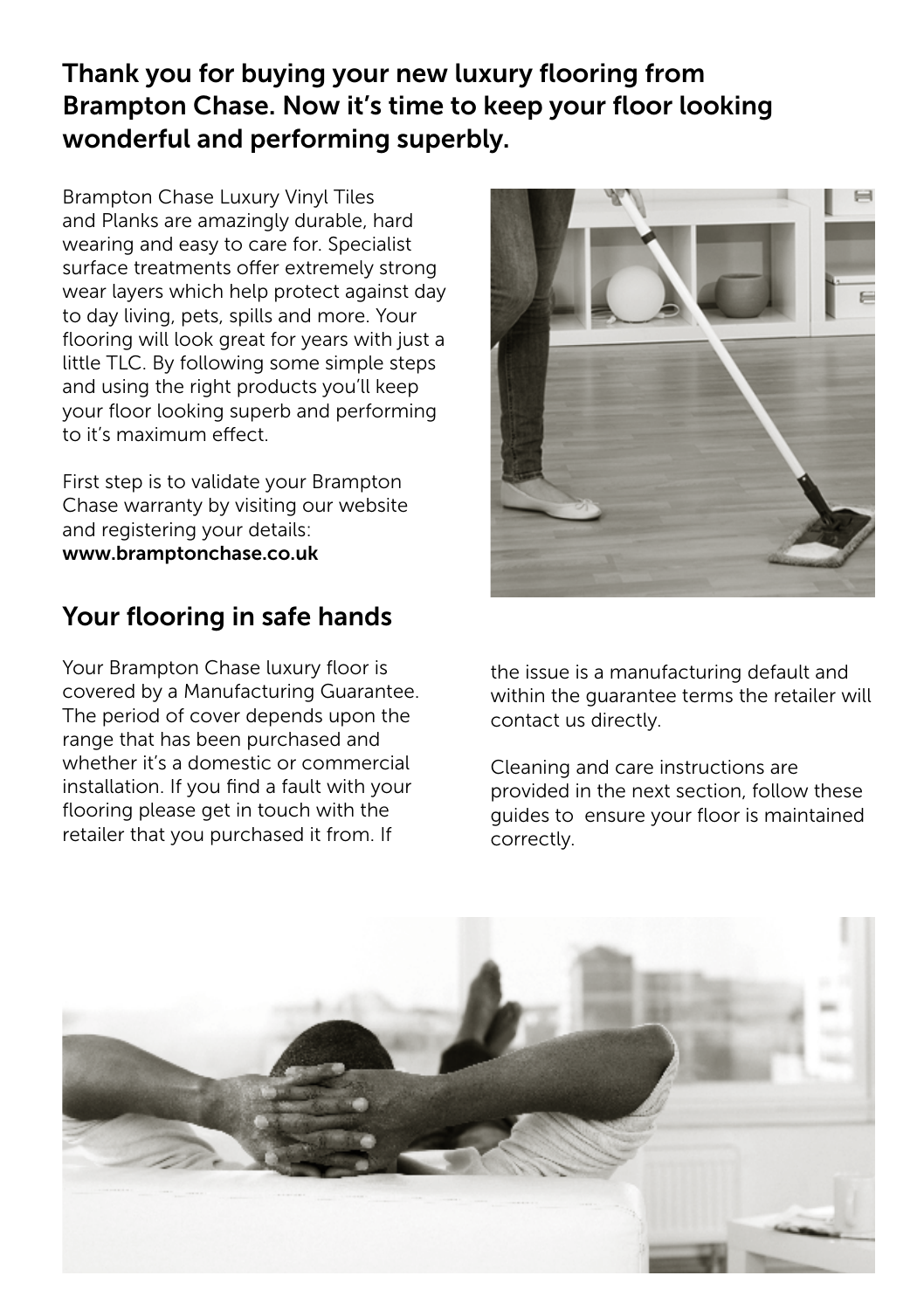# Caring for your floor

Do not use a steam cleaner of any type. These are not recommended for our floors, the intense heat can damage the composite structure of your floor.

- Apply felt protection pads to the base of furniture which sits directly on the flooring.
- Use load bearing castors where appropriate.
- • Avoid sliding or dragging furniture or other heavy objects along the floor.
- Knock off dirt, grit and moisture from shoes by making sure you have adequate entrance matting.
- Sweep regularly with a soft brush.
- Avoid overusing cleaners. Poor diluting or excessive use can build up a residue on the floor surface over time. Also too much cleaning solution can breakdown the PU protection layer and dull the finish of your floor.
- Do not use any cleaners or detergents that are bleach based or industrial strength.
- Mop up spills as soon as possible to reduce risks of slipping or staining.
- Keep animal claws trimmed and manicured.

#### Day to Day Cleaning

There are a plethora of cleaning products available for all types of floors, we highly recommend using the Dr Schutz Luxury Vinyl Tile Cleaner (R1000) in conjunction with their complete care kit. This has everything you need to care for and protect your Brampton Chase floor.

#### General Cleaning Guidance

1) Sweep well with a soft brush to gather and remove dust and fluff.

2) Gently vacuum around using the correct soft attachment. It's important to clear any grit of rough dust to avoid the risk of dragging it when mopping.

3) Follow the instructions on how best to dilute the cleaner so not to leave excess residue. Mop with a soft headed cleaner and remove any excess liquid.

4) Allow to dry. If you see any residue this can be gently buffed out with a soft cloth

#### Strip Back and Refresh

An easy way to maximise the longevity of your floor and ensure that it is maintained correctly for sustained protection is through the Dr Schutz clean, strip and refresh system. The basics are outlined below:

1) Dr Schutz cleaning kits include a 'clean and strip' solution which strips back any previously applied protective solutions.

2) Once the floor is stripped back and dry you then apply the 'refresh' solution (as per the product guidelines) to cover your floor in a new protective layer.

### We recommend Dr Schutz Care Kits

These kits feature all the essentials you need for taking care of your vinyl tile flooring. Dr Schutz are an international brand leader in floor care, providing specialist products tailored to work with specific floor types.

Dr Schutz Care Kits can be purchased through your local retailer and include:

- 750ml Clean and Strip
- 750ml Floor Mat fluid (Refresh)
- 750ml Floor Cleaner R1000
- 1x Universal Pad Holder
- 1x Polish Applicator 'Refresh' Pad (white)
- 1x Stripping Pad (green)
- Full set of furniture protectors
- Instruction Guide